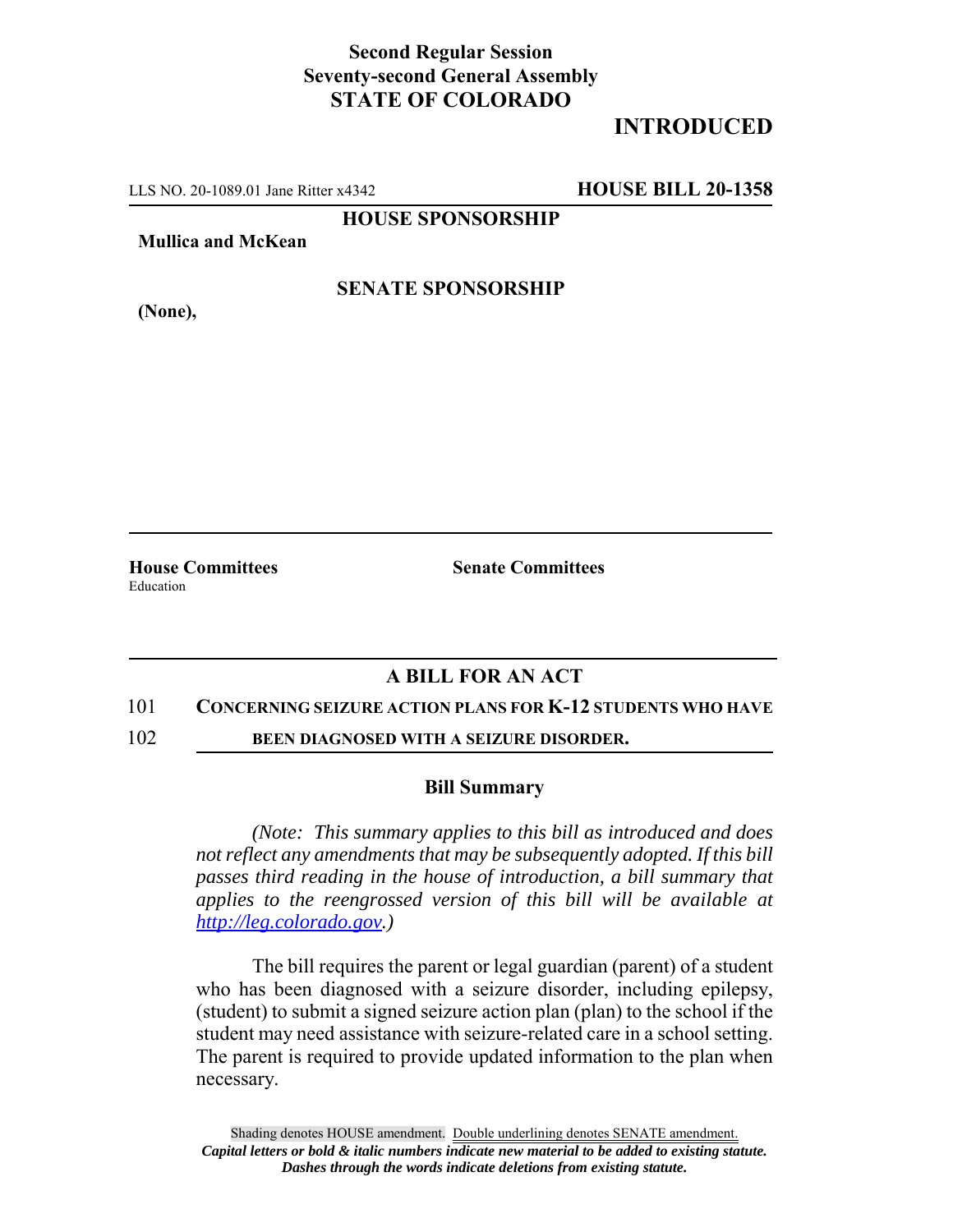K-12 public schools are required to, and private schools are encouraged to, provide annual seizure-related training to school personnel who have direct contact with or supervise students who have a seizure disorder.

 *Be it enacted by the General Assembly of the State of Colorado:* **SECTION 1.** In Colorado Revised Statutes, **add** 22-1-131 as follows: **22-1-131. Seizure safe schools act - action plan - training - immunity - short title - definitions.** (1) THE SHORT TITLE OF THIS SECTION IS "JOEY'S LAW". (2) AS USED IN THIS SECTION, UNLESS THE CONTEXT OTHERWISE REQUIRES: (a) "SCHOOL" MEANS A K-12 PUBLIC SCHOOL IN THE STATE, INCLUDING A TRADITIONAL PUBLIC SCHOOL OF A SCHOOL DISTRICT, A CHARTER SCHOOL, AN INSTITUTE CHARTER SCHOOL, OR AN APPROVED FACILITY SCHOOL, AS DEFINED IN SECTION 22-2-402 (1); OR A K-12 PRIVATE SCHOOL. (b) "SEIZURE ACTION PLAN" MEANS A WRITTEN, INDIVIDUALIZED HEALTH PLAN DESIGNED TO ACKNOWLEDGE AND PREPARE FOR THE HEALTH CARE NEEDS OF A STUDENT DIAGNOSED WITH A SEIZURE DISORDER. (c) "SEIZURE DISORDER" MEANS A MEDICAL CONDITION, INCLUDING EPILEPSY, IN WHICH EPISODES OF UNCONTROLLED ACTIVITY IN THE BRAIN PRODUCE SYMPTOMS THAT PRODUCE ONE OR MORE SEIZURES. (3) (a) IF A STUDENT HAS A DIAGNOSED SEIZURE DISORDER AND THE STUDENT MIGHT NEED ASSISTANCE WITH SEIZURE-RELATED CARE IN A SCHOOL SETTING OR ACTIVITY, THE STUDENT'S PARENT OR LEGAL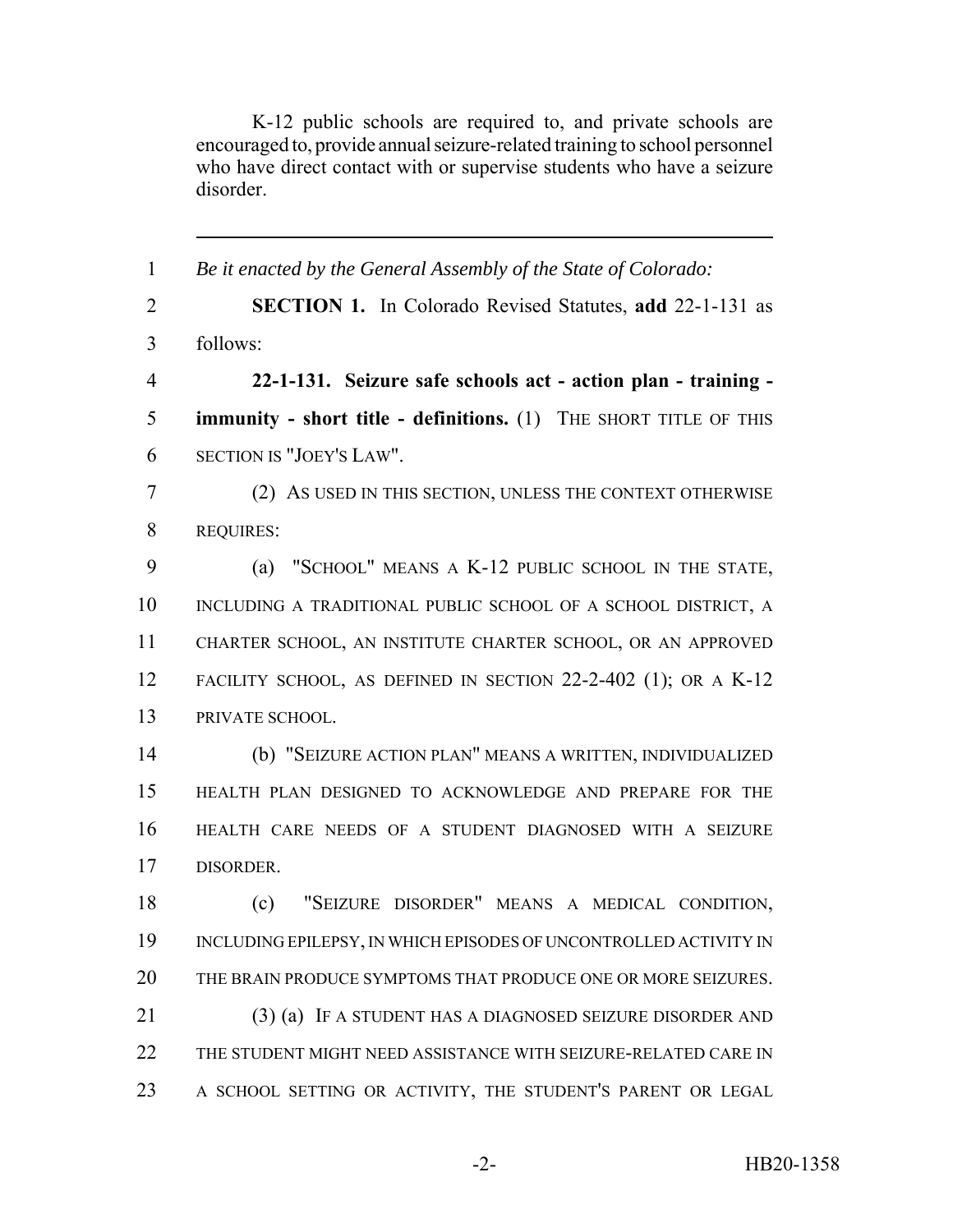GUARDIAN SHALL SIGN AND SUBMIT TO THE STUDENT'S SCHOOL A SEIZURE ACTION PLAN FOR THE STUDENT. IT IS THE RESPONSIBILITY OF THE STUDENT'S PARENT OR LEGAL GUARDIAN TO SHARE THE STUDENT'S SEIZURE ACTION PLAN FOR THE MANAGEMENT OF THE STUDENT'S SEIZURE DISORDER WHILE THE STUDENT IS AT SCHOOL, DURING ANY SCHOOL-SPONSORED ACTIVITIES, AND WHILE IN TRANSIT TO OR FROM SCHOOL OR SCHOOL-SPONSORED ACTIVITIES.

 (b) A PUBLIC SCHOOL SHALL, AND A NONPUBLIC SCHOOL IS ENCOURAGED TO, FOLLOW THE SCHOOL DISTRICT'S MEDICATION POLICY IN APPROVING ANY SEIZURE ACTION PLAN SUBMITTED PURSUANT TO 11 SUBSECTION (3)(a) OF THIS SECTION AND ENSURING THAT SUCH SEIZURE 12 ACTION PLAN IS IN ACCORDANCE WITH THE "NURSE PRACTICE ACT", 13 ARTICLE 255 OF TITLE 12

 (c) A STUDENT'S PARENT OR LEGAL GUARDIAN SHALL SUBMIT THE STUDENT'S SEIZURE ACTION PLAN OR AN AMENDED SEIZURE ACTION PLAN TO THE STUDENT'S SCHOOL:

 (I) AT THE BEGINNING OF THE SCHOOL YEAR OR UPON THE STUDENT'S ENROLLMENT;

 (II) AS SOON AS PRACTICABLE FOLLOWING THE STUDENT'S DIAGNOSIS OF A SEIZURE DISORDER; OR

**III)** IF A STUDENT'S HEALTH STATUS CHANGES SIGNIFICANTLY 22 DURING THE SCHOOL YEAR.

23 (d) A STUDENT'S PARENT OR LEGAL GUARDIAN SHALL INFORM THE STUDENT'S SCHOOL, IN A TIMELY MANNER, OF ANY CHANGES TO THE STUDENT'S SEIZURE ACTION PLAN OR EMERGENCY CONTACT INFORMATION. (4) (a) ON OR BEFORE SEPTEMBER 1, 2020, AND EACH SEPTEMBER 1 THEREAFTER, EACH PUBLIC SCHOOL SHALL, AND EACH NONPUBLIC